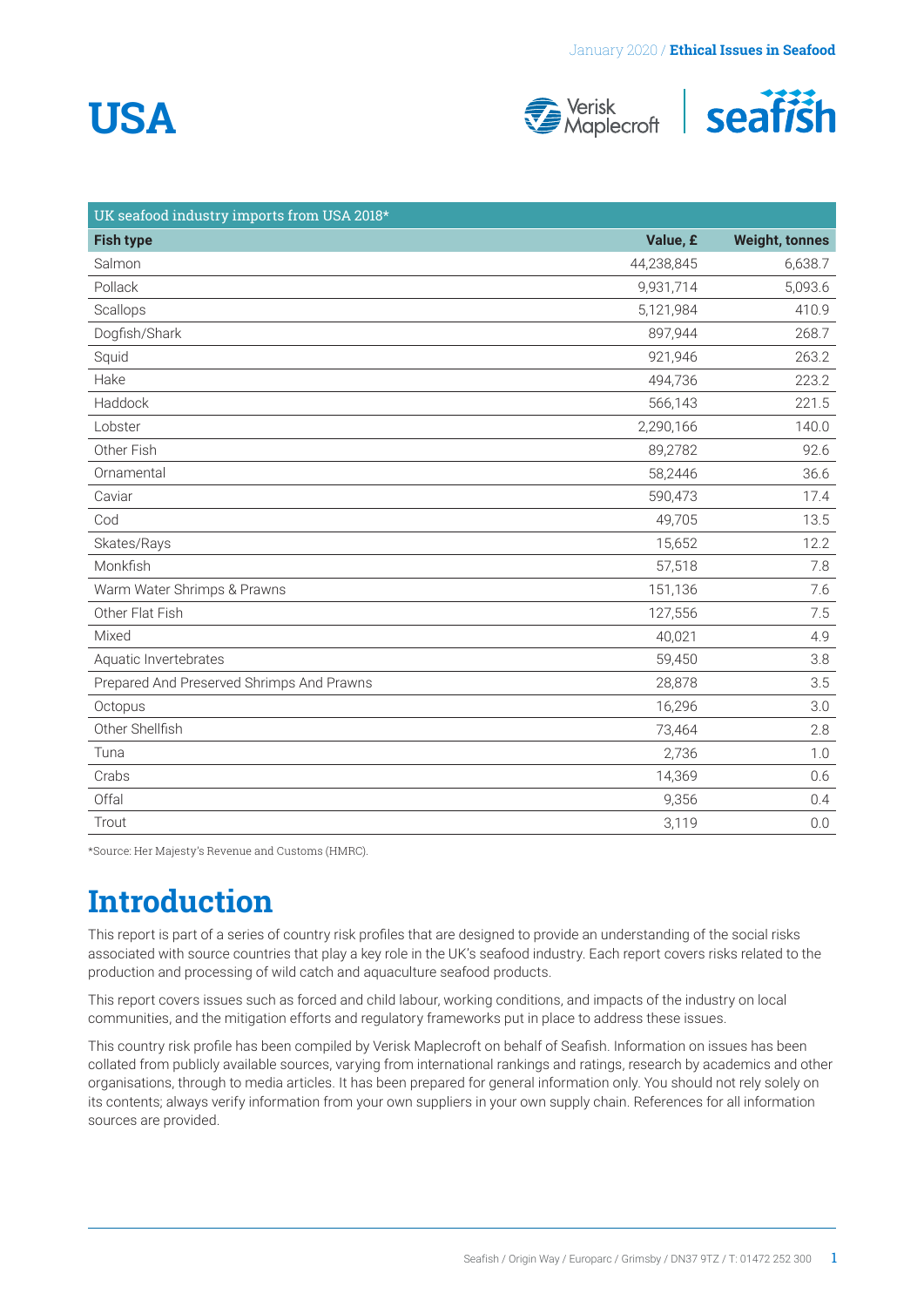### <span id="page-1-0"></span>**Overview**

According to the World Atlas, the United States ranks as the 5th largest seafood producing country and the 4th highest seafood exporting country, with a total annual export value of USD 5.1 billion.[1](#page-4-0) Despite this, 80% of seafood consumption in the United States is imported, leaving the country in a seafood trade deficit of approximately USD 14 billion.<sup>[2](#page-4-0)</sup> Its major exports to the UK include: salmonids, salmon, Alaskan pollock, homarus, scallop, other marine fish, dogfish and squid.

### **Social Risks**

**Informal, migrant workforces within the US seafood industry are potentially at higher risk of labour exploitation.**  According to the New American Economy, 62% of seafood processing workers within the US are migrant workers, either on temporary and/or seasonal visas or undocumented.<sup>[3](#page-4-0)</sup> As of 2014, more than half of the 628 workers in Alaska's fish processing industry were on H-2B visas, which allow US employers to hire migrant workers to fill temporary non-agricultural roles in the US. Informal migrant workforces likewise make up a large portion of the workforce for wild catch salmon, cod and tuna industries within the US,<sup>[4](#page-4-0)</sup> including forming a significant component of the US distant water tuna fleet.<sup>[5](#page-4-0)</sup>

Migrant workers are more likely to be exploited on issues like wage and passport withholding, labour broker fees and harassment,<sup>[6, 7](#page-4-0)</sup> and find themselves in working conditions characteristic of modern slavery.<sup>[8](#page-4-0)</sup> Two additional vulnerable groups present in the US seafood industry are Native Americans and women, who comprise a large portion of the Alaskan cod industry and East Coast lobster industry, respectively.

**Instances of forced labour have been reported within the US seafood industry.** In September 2016, two Indonesian employees onboard a US long-line fishing vessel, the Sea Queen II, filed a TVPRA and ATS lawsuit involving human trafficking and forced labour in the U.S. District Court for the Northern District of California. The vessel contracted with offshore recruiters to obtain foreign crew members where, once placed onboard the Sea Queen II, were paid less than contracted, forced to perform hazardous work for up to 20 hours a day without adequate protective equipment, denied medical treatment, and had their passports withheld. Instances of verbal abuses and bribery were also involved.<sup>[9](#page-4-0)</sup> The case entered into a precedent settling settlement in January 2018.

Seafood caught under forced labour conditions and associated abuse has the potential to enter the US via foreign suppliers. A Human Rights Watch report in 2014 found that prawns sourced from Thailand and Indonesia using forced labour and human trafficking were being sold to US supermarkets and retailers, including Walmart and Costco. Relatedly, large quantities of fish caught in American waters are exported to China for re-processing, creating traceability issues and exposing re-importers to worker abuses in Chinese factories.[10](#page-4-0)

Workers across the US seafood industry are exposed to potentially hazardous working conditions. Workers in the US aquaculture industry are at an elevated risk of work-related fatalities as a result of drowning, electrocution, head injuries and gas poisonings, and are likely to frequently suffer from various illnesses like work-related musculoskeletal disorders and respiratory problems.[11](#page-4-0) From 2011-2016, seafood processing workers had the highest injury/illness rate of any US maritime workers. For example, in 2014, an employee at a New Bedford seafood processing plant died from head trauma after being caught in a shucking machine that he was cleaning, resulting in nine Occupational Safety and Health Administration (OSHA) violations and a fine of USD25,460 against the company.[12](#page-4-0)

At-sea, vessel disasters are the main source for workplace injuries and fatalities. A 2010 National Institute for Occupational Health and Safety report found that the cod and ground fish industry accounts for the second most fatalities in both the Atlantic and Pacific regions, and that fishing on the east coast has more total fatalities than the entire Alaskan seafood industry. In both regions, vessel disasters were the most common accident.[13](#page-4-0) Between 2000-2015, nearly half of all fatalities in the commercial fishing industry (354 out of 724 fatalities) occurred after a vessel disaster.[14](#page-4-0) Health and safety hazards are exacerbated by the lack of or only basic medical care aboard fishing vessels; the only link to land based medical care is often tenuously supplied through faulty phone connections.<sup>[15](#page-4-0)</sup>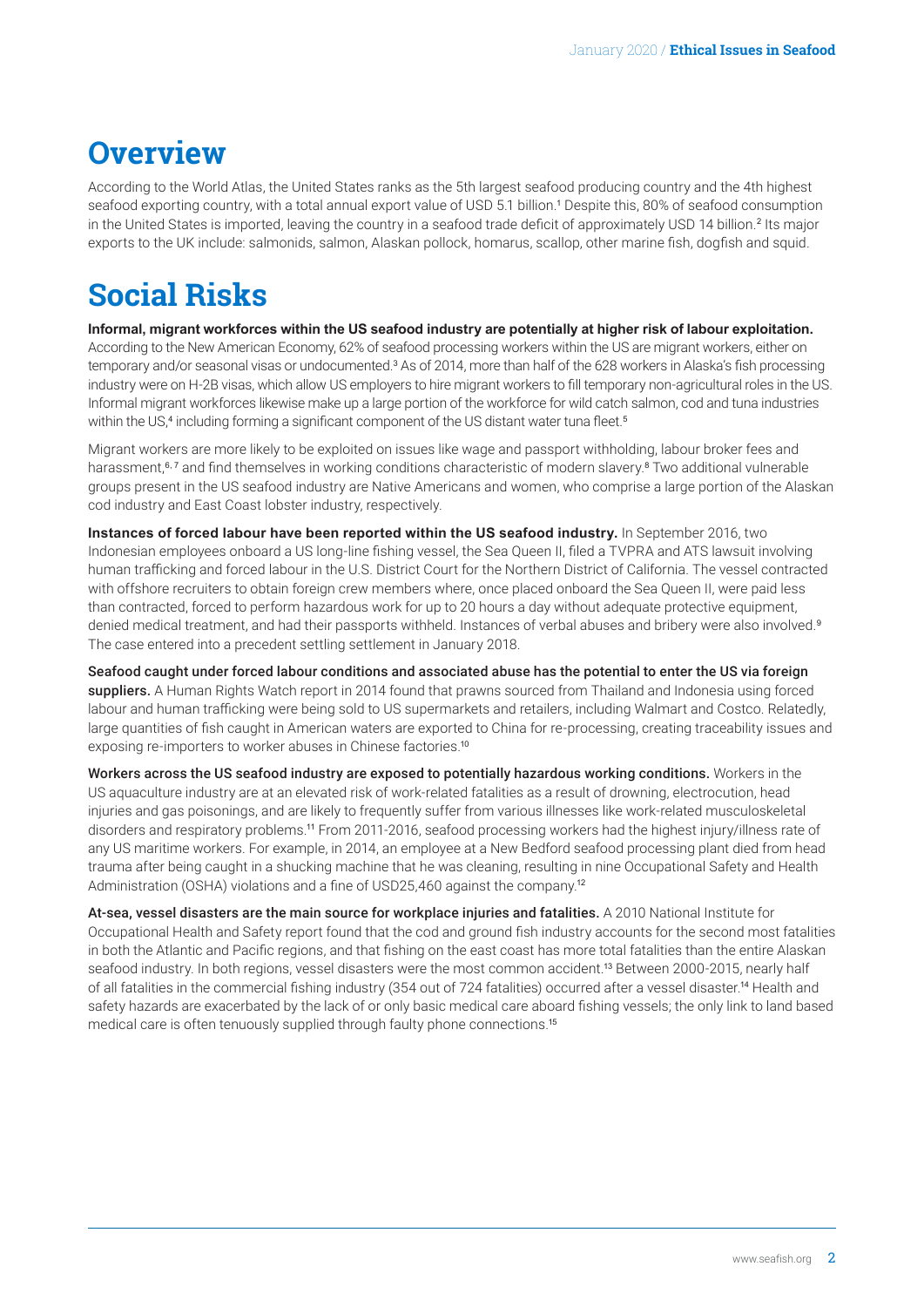### <span id="page-2-0"></span>**Regulations and risk mitigation**

The US government has stepped up efforts to mitigate forced labour within the seafood industry. Agencies like USAID, the Department of State and the Department of Labor have implemented programmes geared at combatting slavery risks in the US seafood supply chain. For example, USAID has implemented its "Supply Unchained" initiative, in conjunction with its Development Innovation Accelerator, to better identify and deter human trafficking in global supply chains. It does so through real-time data collection and communications platforms. One partnership to come out of Supply Unchained is USAID's work with the Issara Institute in Thailand looking specifically at human rights abuses onboard fishing vessels and, more broadly, the entire seafood supply chain.

In 2015, former US President Barack Obama signed the Trade Facilitation and Trade Enforcement Act, allowing stricter enforcement by US Customs and Border Protection, of seizing shipments where forced labour was suspected and to block further imports. It also closed a loophole within the Tariff Act of 1930 that allowed goods to enter the US regardless of how they were produced if there was not sufficient supply to meet domestic demand.[16](#page-4-0)

And in 2017, Congress passed the Sustainable Fishing Workplace Protection Act, which establishes a non-immigrant renewable three-year visa for alien crew members on Hawaii-based long-line fishing vessels, sets employer petition requirements and responsibilities, and gives authority to the Coast Guard to perform dockside examinations of ships employing D-3 aliens to ensure compliance with related Occupational Safety and Health Administration (OSHA) laws and regulations.<sup>[17](#page-4-0)</sup>

Civil society actors within the US are developing tools to help government agencies, seafood importers and retailers combat seafood slavery. The Monterey Bay Aquarium Seafood Watch programme, the Sustainable Fisheries Partnership and Liberty Asia have created a Seafood Slavery Risk Tool to inform businesses about the risks of forced labour, human trafficking and hazardous child labour in fisheries. Duncan Jepson, founder of Liberty Asia, an NGO that focuses on preventing human trafficking says that the incentive for businesses to use the new Seafood Watch tool is obvious, stating: "From our perspective, the question now is, do you want to be involved or exposed to people earning their profits from these types of environments?"[18](#page-4-0)

### **International conventions and rankings**

The following tables indicate which international labour conventions the United States has ratified. The ratification of these conventions is a good indicator of a source country's commitment to enforcing internationally accepted best practices in the seafood industry when combined with thorough national legislation and well-resourced enforcement mechanisms.

| International Labour Organization (ILO) Conventions                     | Ratification |
|-------------------------------------------------------------------------|--------------|
| Freedom of Association and Protection of the Right to Organise (No. 87) | No           |
| Right to Organise and Collective Bargaining (No. 98)                    | No           |
| Forced Labour (No. 29)                                                  | <b>No</b>    |
| Abolition of Forced Labour (No. 105)                                    | Yes          |
| Equal Remuneration (No. 100)                                            | No           |
| Discrimination (Employment and Occupation) (No. 111)                    | No           |
| Minimum Age (No. 138)                                                   | <b>No</b>    |
| Worst Forms of Child Labour (No. 182)                                   | Yes          |
| Hours of Work (Industry) (No.1)                                         | <b>No</b>    |
| Weekly Rest (Industry) (No.14)                                          | No           |
| Protection of Wages (No. 95)                                            | No           |
| Minimum Wage Fixing (No.131)                                            | <b>No</b>    |
| Occupational Safety and Health (No. 155)                                | No           |
| Occupational Health Services (No. 161)                                  | <b>No</b>    |
| Labour Inspection (No. 81)                                              | No           |
| Maritime Labour Convention (No. 186)                                    | <b>No</b>    |
| Work in Fishing Convention (No. 188)                                    | No           |
| Private Employment Agencies (No. 181)                                   | <b>No</b>    |
| Maritime Labour Convention (No. 186)                                    | No           |
| Work in Fishing Convention (No. 188)                                    | No           |
|                                                                         |              |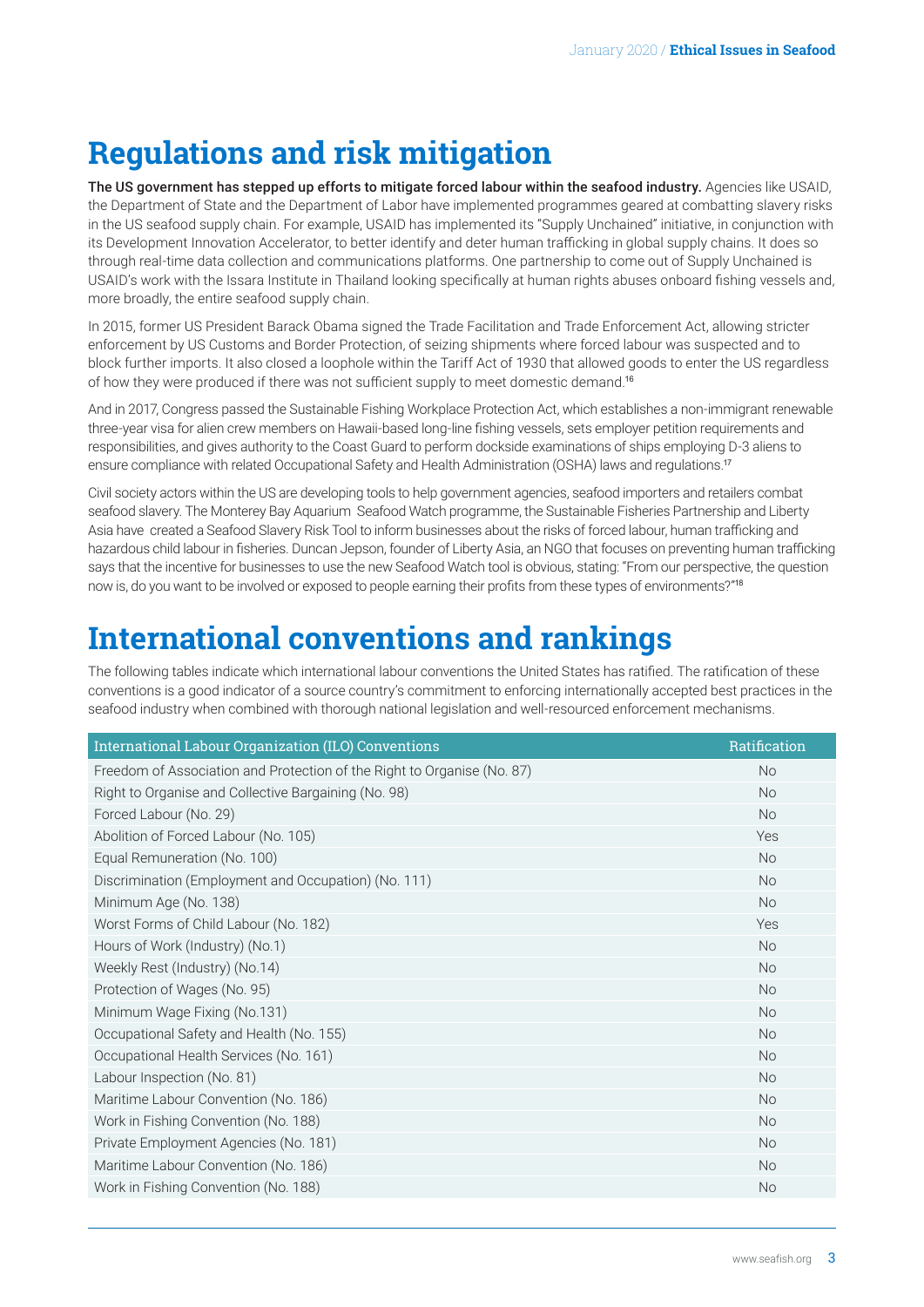<span id="page-3-0"></span>

| <b>United Nations (UN) Conventions</b>                                                                                                                     | Ratification |
|------------------------------------------------------------------------------------------------------------------------------------------------------------|--------------|
| Convention against Transnational Organized Crime and the Protocol to Prevent, Suppress and<br>Punish Trafficking in Persons, Especially Women and Children | Yes          |
| Convention against Transnational Organized Crime                                                                                                           | Yes          |
| Convention for the Suppression of the Traffic in Persons and of the Exploitation and the<br>Prostitution of Others                                         | No.          |
| Convention on the Protection of the Rights of All Migrant Workers and Members of Their Families                                                            | <b>No</b>    |
| Convention to Suppress the Slave Trade and Slavery                                                                                                         | Yes          |
| FAO Agreement on Port State Measures to Prevent, Deter and Eliminate Illegal, Unreported and<br>Unregulated Fishing                                        | Yes          |
| Supplementary Convention on the Abolition of Slavery, Slave Trade and Institutions and Practices<br>Similar to Slavery                                     | <b>Yes</b>   |

| Other Conventions                                                                            | <b>Ratification</b> |
|----------------------------------------------------------------------------------------------|---------------------|
| FAO Agreement on Port State Measures to Prevent, Deter and Eliminate Illegal, Unreported and | Yes                 |
| Unregulated Fishing                                                                          |                     |

## **Rankings in global indices**

#### **US Department of State Trafficking in Persons Report**

The TIP report is released annually by the US Department of State and offers a summary of the laws and enforcement efforts of various countries with respect to human trafficking. Specifically, it ranks countries based on a '3P paradigm' of prosecuting traffickers, protecting victims and preventing crime. Scoring on these elements is then collated to give each country a ranking. The rankings range from Tier 1 which indicates governments of countries that fully comply with the Trafficking Victims Prevention Act (TVPA) minimum standards for the elimination of trafficking to Tier 3 for the governments of countries that do not fully comply with the TVPA's minimum standards and are not making significant efforts to do so.

#### Rating: Tier 1

According to the US Department of State's 2019 Trafficking in Persons report, the American government fully meets the minimum standards for the elimination of trafficking. The government continued to demonstrate serious and sustained efforts.[19](#page-4-0)

#### **Global Slavery Index**

The 2018 Global Slavery Index measures the extent of modern slavery country by country, and the steps governments are taking to respond to this issue, to objectively measure progress toward ending modern slavery.

There are two rankings:

1. Rankings of countries by prevalence of the population in modern slavery. Rankings range from 1 to 167 - with 1 the worst and 167 the best, in terms of the prevalence of slavery.

2. Rank of countries in terms of Government response to the issue. This is an indication of how governments are tackling modern slavery. This ranking ranges from AAA at the top to D at the bottom, with AAA denoting the most effective and comprehensive Government response.

#### For prevalence the United States' ranking is: 158/167 (where a ranking of 1 indicates highest risk).[20](#page-4-0)

In terms of government response, the United States ranks BBB. This indicates that the authorities have implemented key components of a holistic response to some forms of modern slavery, with victim support services, a strong criminal justice response, evidence of coordination and collaboration, and protections in place for vulnerable populations. There is also evidence – as outlined above – to suggest that certain government policies and practices may criminalise and/or cause victims to be deported.